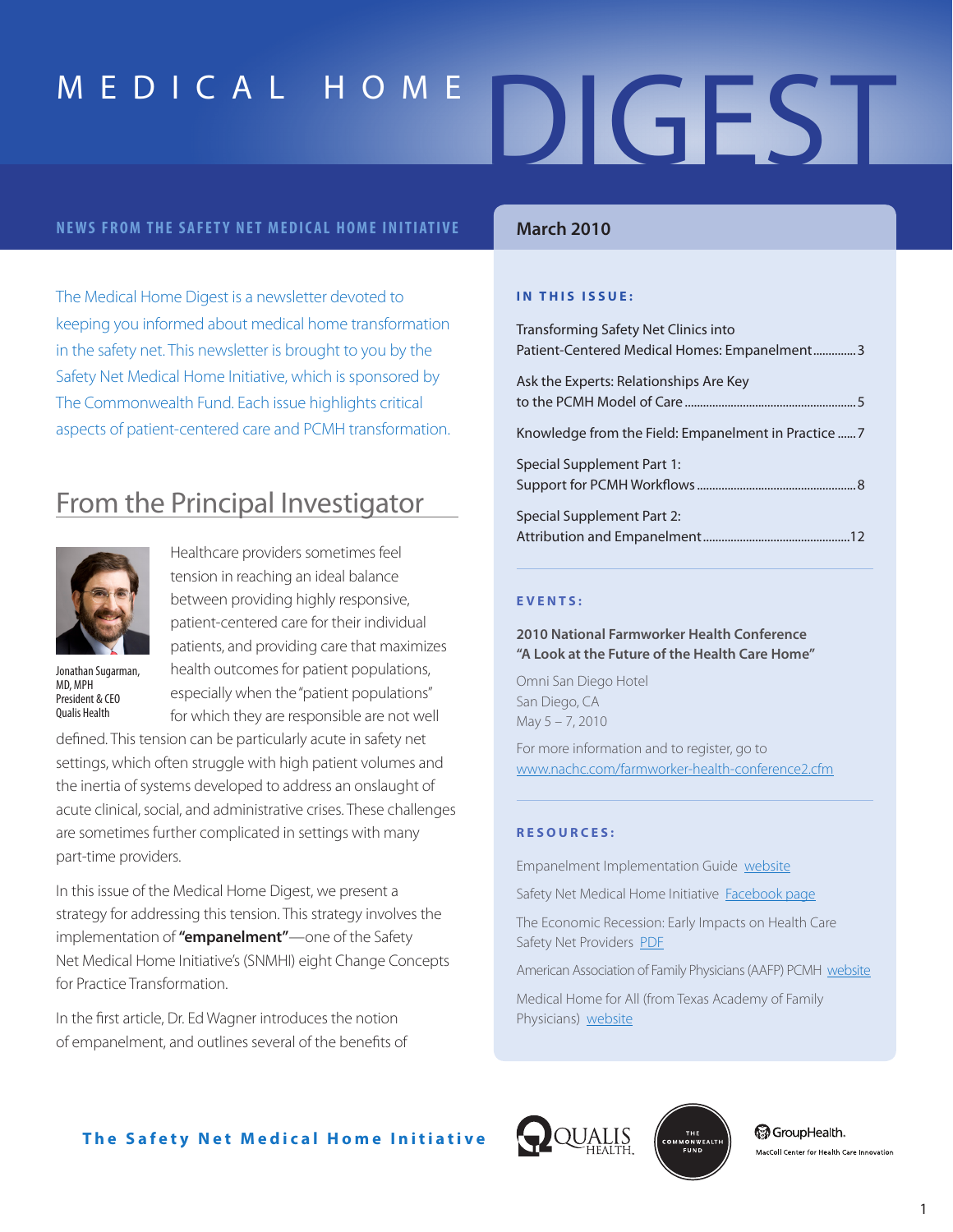continuous relationships between patients and providers. Dr. Gordon Moore describes the extent to which patientprovider relationships are enhanced by stable care teams.

In "Knowledge from the Field," a column that describes the real world experience of practices participating in the SNMHI, Dr. Amit Shah, Medical Director of Oregon's Multnomah County Health Department, suggests that leadership and culture change—rather than technical complexity—are the greatest barriers to implementing patient-provider panels in complex safety net settings. These ideas are described in greater depth in a webinar that can be accessed here.

Finally, medical informaticist Dr. Jeff Hummel introduces a series of articles that address the role of information technology in supporting medical home transformation. Part 2 of the introduction presents an overview of the role of information technology in attributing patients to specific providers and care teams, a critical first step in implementing empanelment.

With this issue of the Medical Home Digest, we announce the first in a series of tools to assist safety net providers in implementing the eight Change Concepts for Practice Transformation. Each "implementation guide" will describe the specific steps that support practice transformation for each Change Concept, and will include references and links to other valuable tools.

Medical home transformation is hard work requiring meaningful and sustained efforts at practice redesign. We hope that by sharing insights and practical tools, the experience of SNMHI participants can help accelerate your progress towards the goal of providing relationship-based, patient-centered care that meets the needs of individual patients and enhances the health of a population.

### **Safety Net Medical Home Initiative**

This is a product of the Safety Net Medical Home Initiative, which is supported by The Commonwealth Fund, a national, private foundation based in New York City that supports independent research on health care issues and makes grants to improve health care practice policy. The views presented here are those of the author and not necessarily those of The Commonwealth Fund, its directors, officers, or staff. The Initiative also receives support from the Colorado Health Foundation, Jewish Healthcare Foundation, Northwest Health Foundation, The Boston Foundation, Blue Cross Blue Shield of Massachusetts Foundation, Partners Community Benefit Fund, Blue Cross of Idaho, and the Beth Israel Deaconess Medical Center. For more information about The Commonwealth Fund, refer to www.cmwf.org.

The objective of the Safety Net Medical Home Initiative is to develop and demonstrate a replicable and sustainable implementation model to transform primary care safety net practices into patient-centered medical homes with benchmark performance in quality, efficiency, and patient experience. The Initiative is administered by Qualis Health and conducted in partnership with the MacColl Center for Health Care Innovation at the Group Health Research Institute. Five regions were selected for participation (Colorado, Idaho, Massachusetts, Oregon and Pittsburgh), representing 65 safety net practices across the U.S. For more information about the Safety Net Medical Home Initiative, refer to: www.safetynetmedicalhome.org.







MacColl Center for Health Care Innovation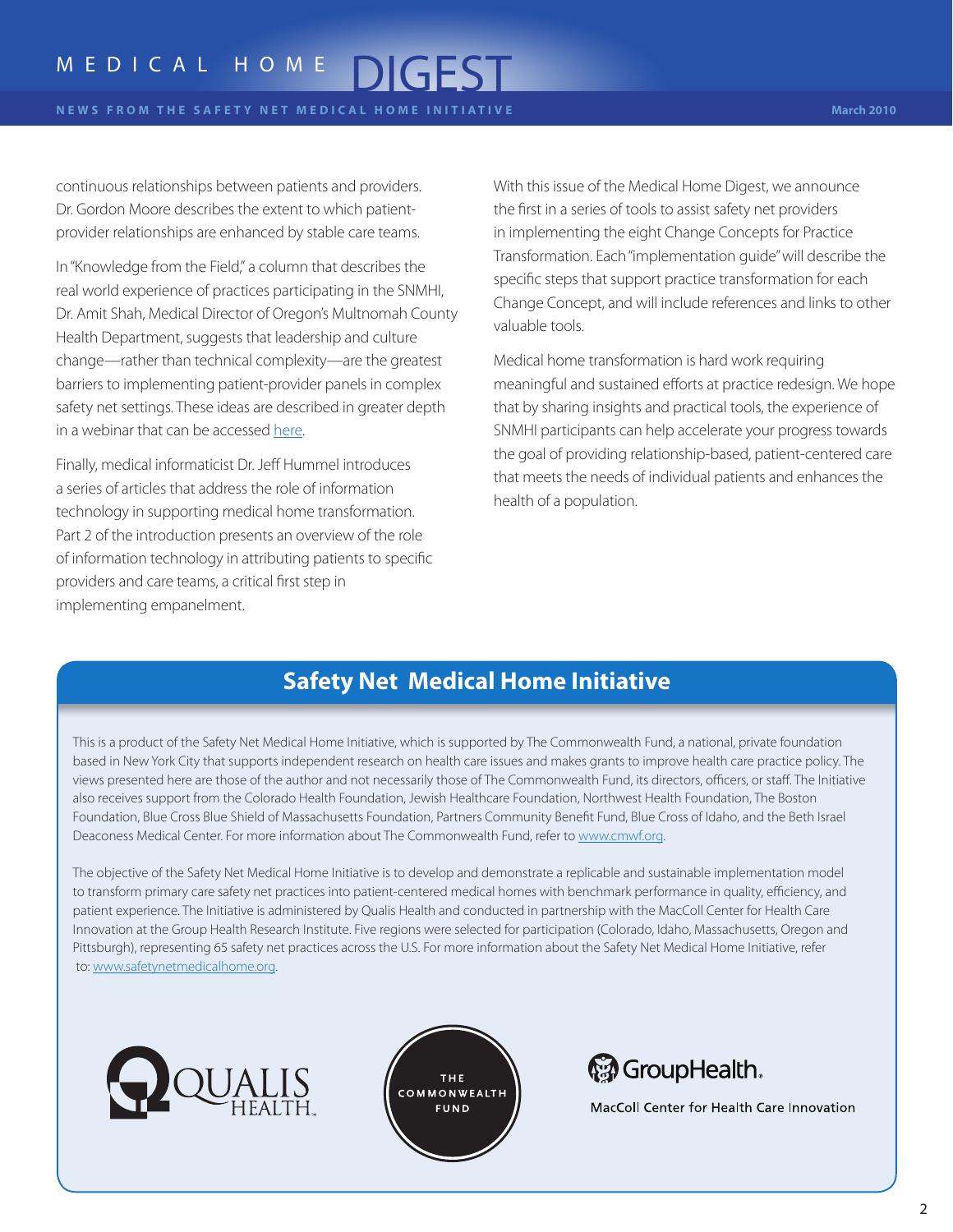**N E W S F R O M T H E S A F E T Y N E T M E D I C A L H O M E I N I T I A T I V E March 2010**

### Transforming Safety Net Clinics into Patient-Centered Medical Homes

### Empanelment



Ed Wagner, MD, MPH, FACP Director, MacColl Center for Health Care Innovation Group Health Research Institute

At the heart of the Patient-Centered Medical Home (PCMH) model is the relationship between a patient and a provider and his/her practice team. All the activities of an effective PCMH should strengthen and reinforce the primacy of that relationship, and its accountability for the totality of the patient's care. The additional benefits and related payment increases proposed for PCMH care assume such a relationship. The positive

impacts of seeing the same provider on patient experience, clinical care, and outcomes have been unequivocally demonstrated.<sup>1,2</sup> But for many larger practices, especially in the fee-for-service, safety net environment, **empanelment** (linking patients with specific providers) has been challenging and often not an organizational priority. Empanelment must be an early change on the journey to becoming a PCMH because other key changes such as continuous, team-based healing relationships, enhanced access, population-based care, and care coordination depend on the presence of such linkages.

Safety net practices serve a wide variety of patients who use the practice in very different ways. The first step is to decide the population of patients to consider for empanelment; commonly, this population is composed of patients seen once or twice in some recent interval of time, but could be

> Definition: Empanelment – a deliberate attempt to identify the group of patients for whom a provider and team is responsible.

broader or narrower depending on the practice's clientele and preferences. This may be influenced by data availability. Next, the practice needs to decide who among their clientele would benefit from being linked to a particular provider. While the goal is to empanel as many of the practice's patients as possible, there are likely some patient groups whose preferences or life situation suggest other care arrangements. Like most decisions in a PCMH, the decision to form a patientprovider relationship should have input from both parties. Many practices often begin with utilization data to identify pre-existing contacts between patients and providers. Then patients may be tentatively linked with the provider who they have seen most frequently. These tentative links should be reviewed by the provider AND the patient, and adjusted individually according to their input. The process of empanelment helps a practice better understand the demand for its services, overall and by provider. This information facilitates more objective evaluation of the workloads of individual providers and affords opportunities to balance supply and demand. For example, such analyses at Group Health Cooperative made it clear that many provider panels were too large to provide high quality, patient-centered care, and so they were reduced in size.<sup>3</sup>

Once a patient is empaneleled, the practice's care delivery, information and measurement, appointment-making, and other systems should reflect and reinforce the relationship. Information systems with registry functionality enable providers to examine their full panel of patients or selected sub-populations within their panels, such as diabetics or obese children,to identify sub-populations or individual patients in need of additional attention. This enables practices to schedule and organize planned visits with patients, and more effectively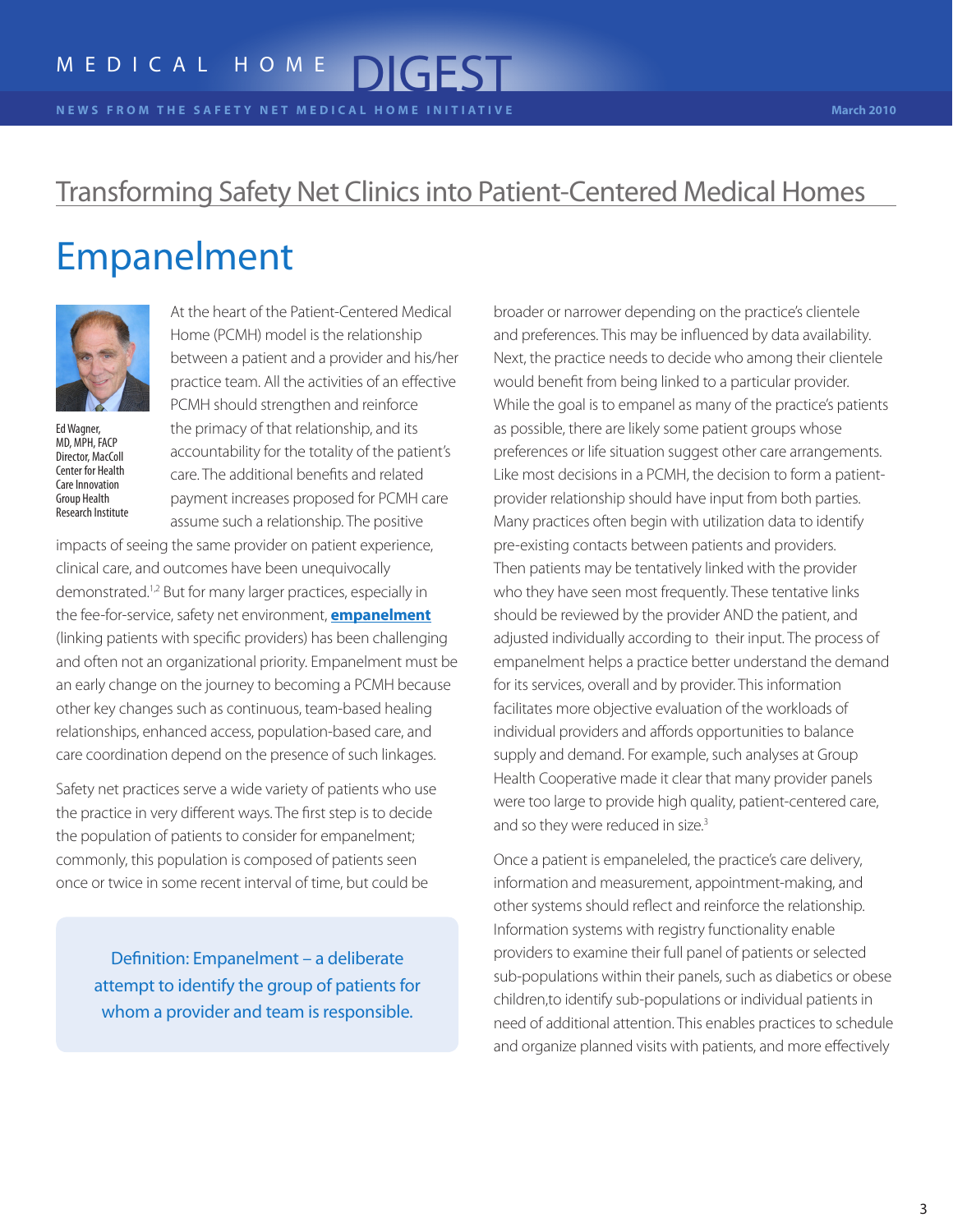### M E D I C A L H O M E

Empanelment is the first of eight Change Concepts for Practice Transformation guiding the Safety Net Medical Home Initiative. For more information on the Change Concepts visit www.safetynetmedicalhome.org/ change-concepts

use their outreach capabilities such as community health workers or promotoras, to identify and respond proactively to patient needs. Empanelment and panel-data also facilitate the measurement of clinical performance and reporting of feedback at the individual provider level, which has been shown to be much more meaningful and influential to staff than practice-level metrics. Appointment, care management and care coordination resources in a well-functioning PCMH assure that visits are generally with the primary care team, and that the primary care team receives timely information about care rendered by others.

In sum, healthcare systems built upon and supportive of stable provider-patient relationships:

- Can identify and address the preventive, chronic, and acute needs of all patients – including those who don't come in for care very often.
- Should have better patient experience and clinical metrics since research consistently shows that patients benefit from seeing the same provider.<sup>1,2</sup>
- Can balance patient loads so that patients can see their provider when they need to, and patients and providers have enough time during the visit to get all of their needs met.

1. Saultz JW, Lochner J. Interpersonal Continuity of Care and Care Outcomes: a Critical Review. *Ann Fam Med*. 2005;3(2):159-66.

2. Haggerty JL, Reid RJ, Freeman GK, Starfield BH, Adair CE, McKendry R. Continuity of Care: a Multidisciplinary Review. *BMJ*. 2003;327(7425):1219-21.

3. Reid RJ, Fishman PA, Yu O, Ross TR, Tufano JT, Soman MP, Larson EB. Patient-Centered Medical Home Demonstration: a Prospective, Quasi-Experimental, Before and After Evaluation. *Am J Manag Care*. 2009;15(9):e71-87.

**For More Information on Empanelment, view the Empanelment Implementation Guide**

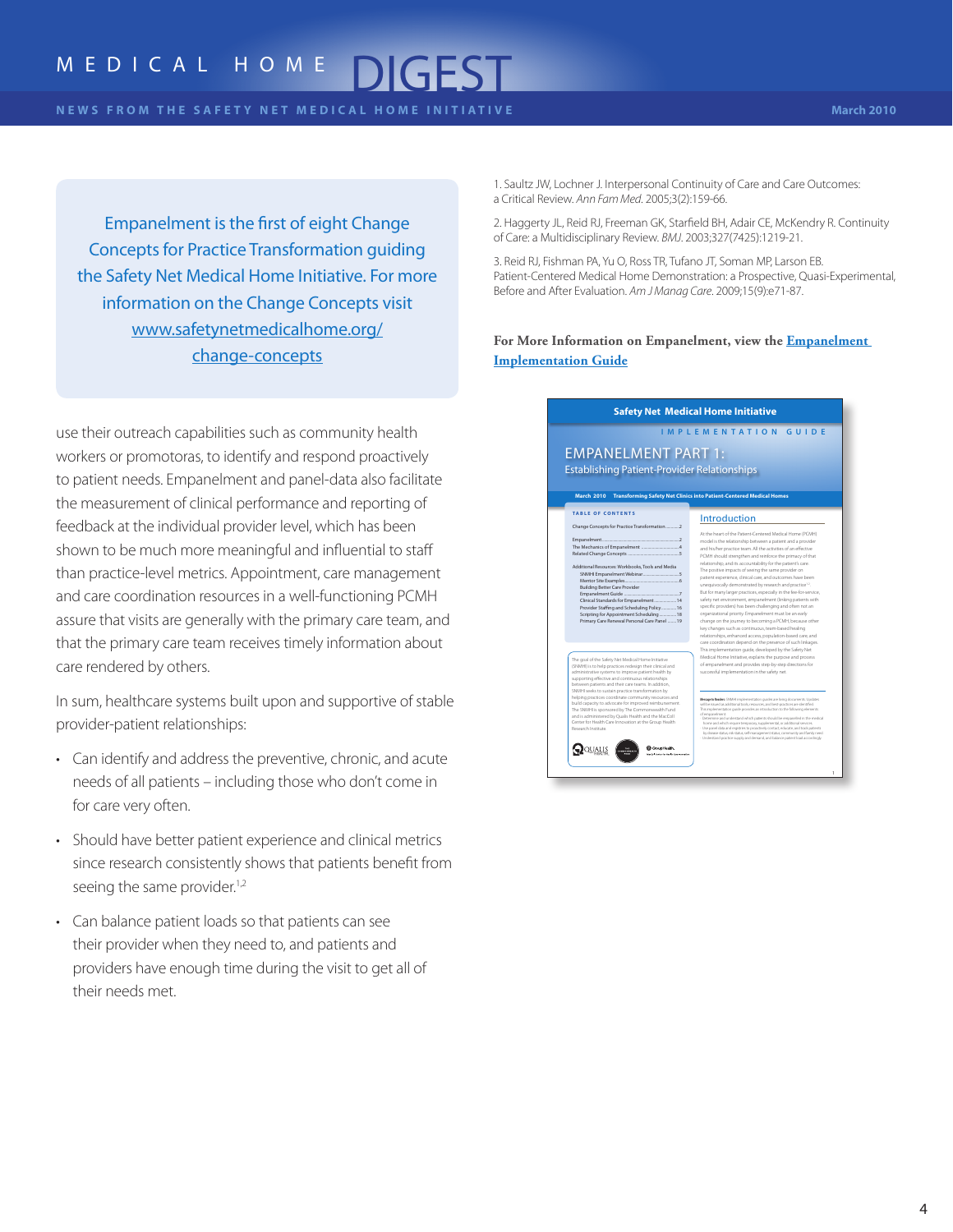**N E W S F R O M T H E S A F E T Y N E T M E D I C A L H O M E I N I T I A T I V E March 2010**

### Ask the Experts

# Relationships Are Key to the PCMH Model of Care



L. Gordon Moore, MD; Ideal Medical Practices

So what's the scoop with provider-patient relationships? We make this relationship out to be sacrosanct—meddle with this and great suffering will occur—yet we also believe that teams are the means by which we achieve excellent patient care and outcomes. I believe the truth lies at

neither end of the spectrum but in the elegant management of provider-patient relationship in the context of a wellcoordinated team. I will address the provider-patient relationship and emphasize its importance and impact on outcomes, but in so doing, I want to be clear that this relationship works within the context of a team.

We know that care for our patients can achieve better outcomes when we embed evidence-based guidelines in our work and when we redesign our work to take advantage of information systems that support the decisions we make for the populations we serve. But we also know or suspect that helping our individual patients achieve their best possible outcomes requires nuances in interaction that can exceed any system design—no matter how elegant. Common sense tells us that the better we know and understand someone, the more likely we are to make suitable recommendations and the more likely he/she is to follow them. There are indeed studies that support our common sense. Ling *et al* describe the link between trusting the provider and following through on colorectal cancer screening.<sup>1</sup> Lacy et al expose the link between 'no-show' and 'lack of respect'.<sup>2</sup> Both studies explain the connections between respect, trust, and patients who follow up for needed care.

There are numerous studies documenting the link between continuity of care and good process and outcome measures. Of particular note for community health centers is the correlation between continuity and reduced hospitalization rates seen in some studies of Medicaid populations. These findings point out the obvious: relationship matters. How does this knowledge help steer the redesign of our delivery systems? We must figure out how to build and enhance relationships between our patients and ourselves. We need to expand the discussion from "provider-patient relationship" to "patient relationship with each and every member of the team."

Some community health centers and other safety net providers specifically recruit community members for front desk and clerical positions. They do this because they see a benefit in patient relationship and outreach efforts—particularly for preventive care. This is an example of the power of relationship and teams. When you think about and test ideas to improve relationships, stretch your work to include as many levels and layers of team as possible.

Efforts to improve patient-provider relationship are best guided by the discovery and ongoing evaluation of simplification.

There are numerous studies documenting the link between continuity of care and good process and outcome measures. These findings point out the obvious: relationship matters.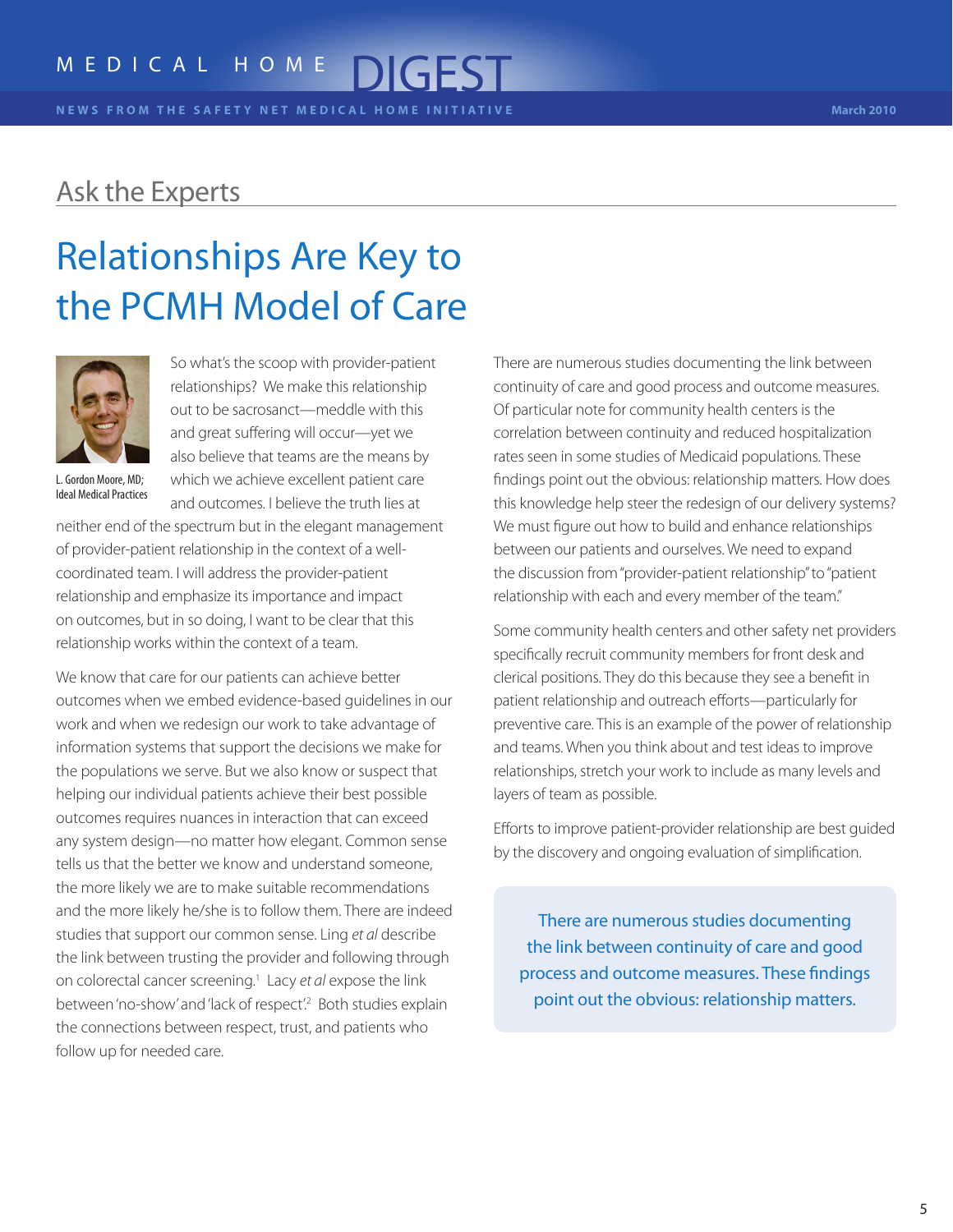**N E W S F R O M T H E S A F E T Y N E T M E D I C A L H O M E I N I T I A T I V E March 2010**

- **• Establish provider panels.** Empanelment is the foundation of relationships. It removes ambiguity in scheduling and communication and provides the foundation for continuity of care.
- **• Ensure a consistent core team.** In primary care there is a core team—typically a provider, nurse, and receptionist interact most often with patients. In community health centers, this core team typically sits within the context of an extended team including multiple disciplines and services. Relationships between core team members and patients are more likely to develop when there is a designated staff member in each role, not a 'mix-n-match' pool. Relationships work best when patients are able to identify the members of their care team and when team members recognize patients as partners in care.
- **• Minimize the number of steps and time it takes a patient to connect with the core team.** We often develop way stations for phone calls and patient encounters. These way stations may be very important (e.g., financial verification, social work, medication adherence) so the work is the figure out how to simultaneously maintain the integrity of your operations while minimizing the complexity and inherent delays in processes.

Relationships work best when patients are able to identify the members of their care team and when team members recognize patients as partners in care.

One benefit of the Safety Net Medical Home Initiative, the virtual Medical Home Learning Community, is the opportunity for each of the participants to share stories of their failures and successes in their efforts to improve patient-provider relationships. You can do so by writing to us at info@qhmedicalhome.org.

2 Lacy N, Pullman A, Reuter M, Lovejoy B. Why we don't come: Patient perceptions on No-shows. *Ann Fam Me*d. 2004;2:541-545.

<sup>1</sup> Ling BS, Klein WM, Dang Q. Relationship of communication and information measures to colorectal cancer screening utilization: results from HINTS. *J Health Comm*. 11 Suppl 1:181-90, 2006.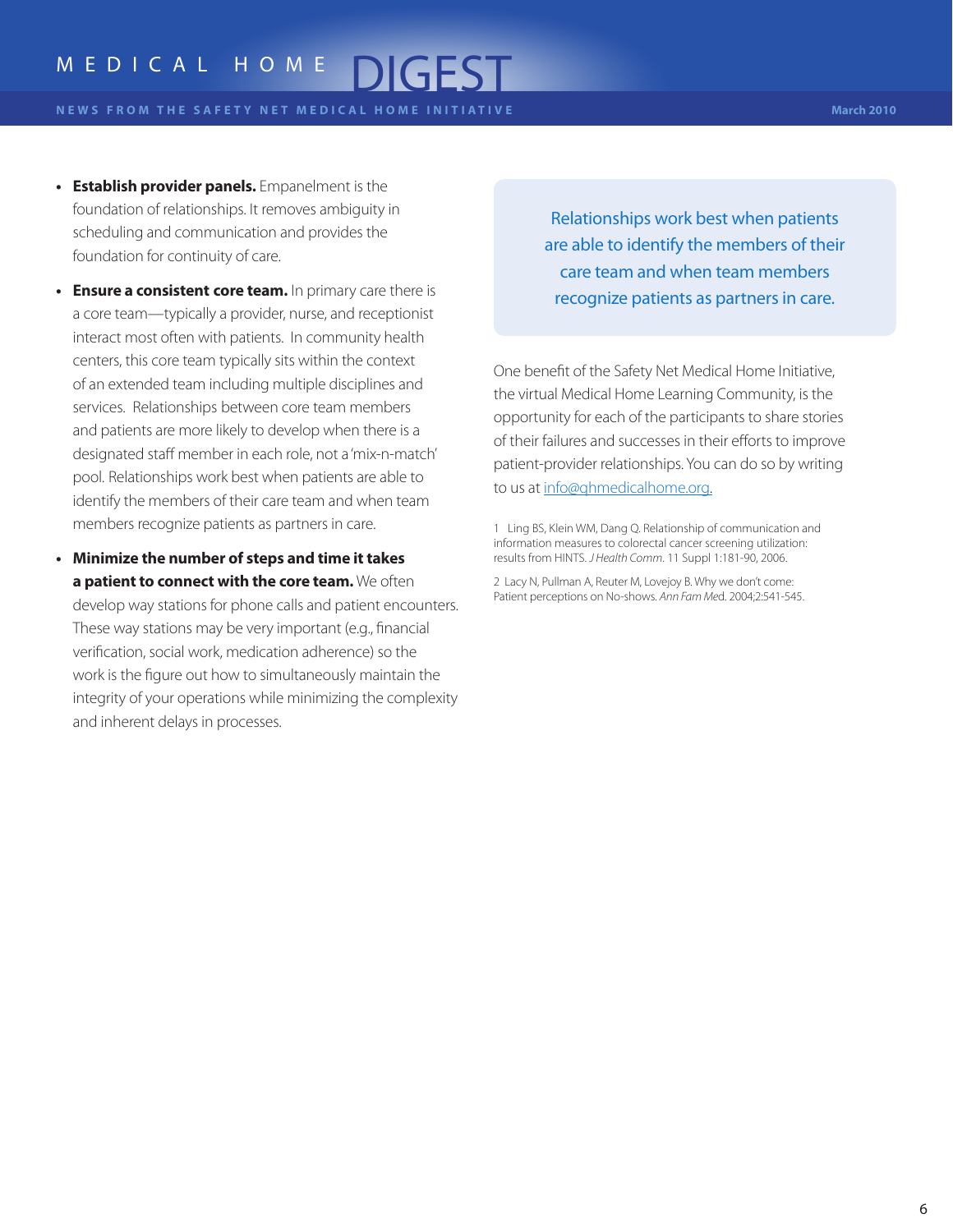**N E W S F R O M T H E S A F E T Y N E T M E D I C A L H O M E I N I T I A T I V E March 2010**

### Knowledge from the Field

# Implementing Patient-Provider Panels in a Safety Net Clinic



Amit Shah, MD;

Amit Shah, MD, is the Medical Director of Multnomah County Health Department. Multnomah County Health Department operates Community Health Centers that serve uninsured, low income, and underserved residents in the most populous county in Oregon. These centers provide primary care, dental care, and behavioral

Multnomah County Health Department Medical Director

health services and also operate school-based and correctional health programs.

### **What was the impetus for implementing patient-provider panels at the Multnomah County Health Department?**

First, we needed to know which patients we were actually caring for and to be able to proactively manage patients even manage those patients who don't regularly come in for office visits. Second, we needed to judiciously establish a reasonably sized panel in order to manage our work and work flow—we had to find a way to balance our supply and demand so that we could provide high-quality, timely care to all of our patients and yet not burn-out our providers and clinic teams. We also wanted to be able to produce data to demonstrate and learn from PDSAs and understand the impact these and other quality improvement activities have on clinic measures, patient experience, and staff satisfaction.

#### **What was your first step towards implementation?**

Leadership and culture change. I needed to "sell" the concept of empanelment and show our staff members how this change

would benefit patients and allow us to deliver better and more satisfying care.

#### **What was the greatest challenge you faced implementing patient-provider panels?**

Culture change—the mechanics of empanelment are not difficult, but making it the standard of practice and changing the practice culture is, and remains, the greatest challenge.

#### **What have patients appreciated the most about this new system of care?**

Continuity—we really have outstanding organizational continuity. Patients notice this and they appreciate it.

#### **What have providers appreciated the most?**

Providers appreciate having a process in place that defines their scope of work and effectively balances supply and demand. Providers and our clinical teams also appreciate the emphasis on continuity and patient-centered care.

### **What's next for Multnomah? Where do you see your clinic a year from now?**

We plan to refine our process for measuring and responding to changes in supply and demand. We also want to optimize care management processes and allow clinical teams to manage their panels directly. My hope it that in our year our clinic will have a culture of true patient-centeredness with efficient business practices that preserve the patient-team relationship and emphasize the importance of continuity.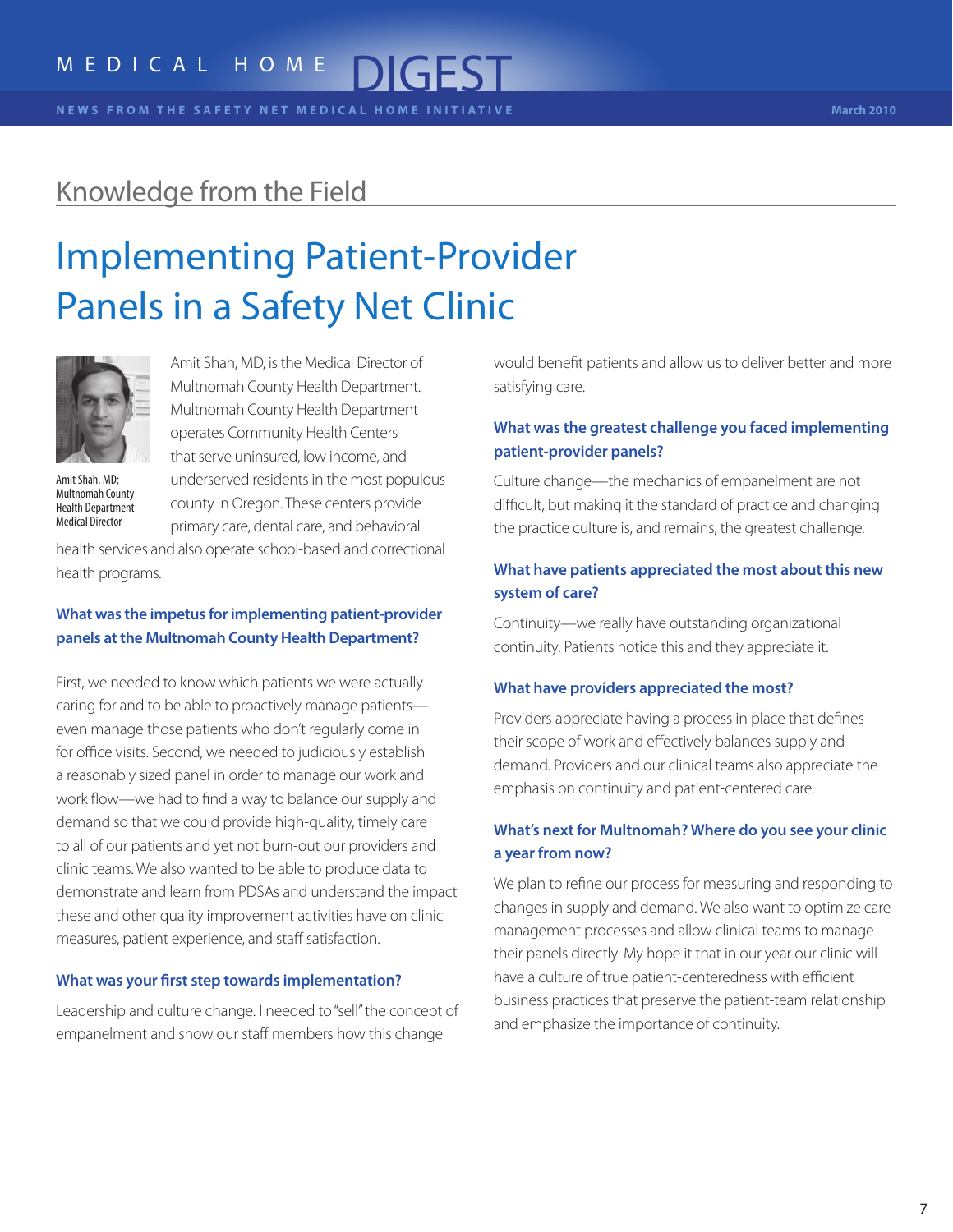## Information Tools to Support PCMH Workflows: Introduction



Jeff Hummel, MD, MPH, Medical Director for Clinical Informatics, Qualis Health; Medical Director, Deep Domain

The vision of a primary care practice as a patient-centered medical home (PCMH) relies heavily on the promise that information technology will guide clinical teams in performing a new array of patientcentered activities as specified in the NCQA criteria. Both the medical home movement and the current national effort to encourage widespread meaningful use of electronic

health records (EHRs), spurred by the 2009 HIT Act, are predicated on the assumption that an EHR is the foundation upon which any improvement in outcomes, including greater patient involvement, must be based. Yet recent studies showing that EHRs by themselves don't lead to clinical improvement are mirrored by the experience of clinics with EHRs already in place, in which workflows are often distorted to serve the technology. Our goal is to help care teams think of information technology as a set of tools, the purpose of which is to support workflows that manage information as an integral part of providing their patients the right care at the right time—every time without fail.

This series on using information technology to support new workflows in a team-based medical home environment is based on an understanding that the workflows by which we deliver care are completely inseparable from the methods we use to organize clinical information. After all, our workflows depend on information to function. We spend a significant amount of time and effort simply gathering the information we need to make clinical decisions. One thing that distinguishes highly effective from dysfunctional workflows is the ability of

providers to quickly put their hands on properly organized information.

This series will cover five PCMH-related workflows:

- 1. Establishing and maintaining a reliable method for patient attribution.
- 2. Care management for preventive and for chronic illness services.
- 3. Test and referral tracking for overdue results and abnormal results.
- 4. Population management of chronic conditions.
- 5. Outcomes reporting.

We will examine both sides of the workflow/information management unit. This is necessary to think through how workflows can be standardized as a starting point for continuous improvement, not only for delivering specific elements of care, but also standardized in terms of how the team members handle the information generated as part of the workflow. In order for the tools to work properly, everyone must understand how to use them correctly. Lastly, we will review the information management tools that are currently available to support each of these workflows.

One thing that distinguishes highly effective from dysfunctional workflows is the ability of providers to quickly put their hands on properly organized information.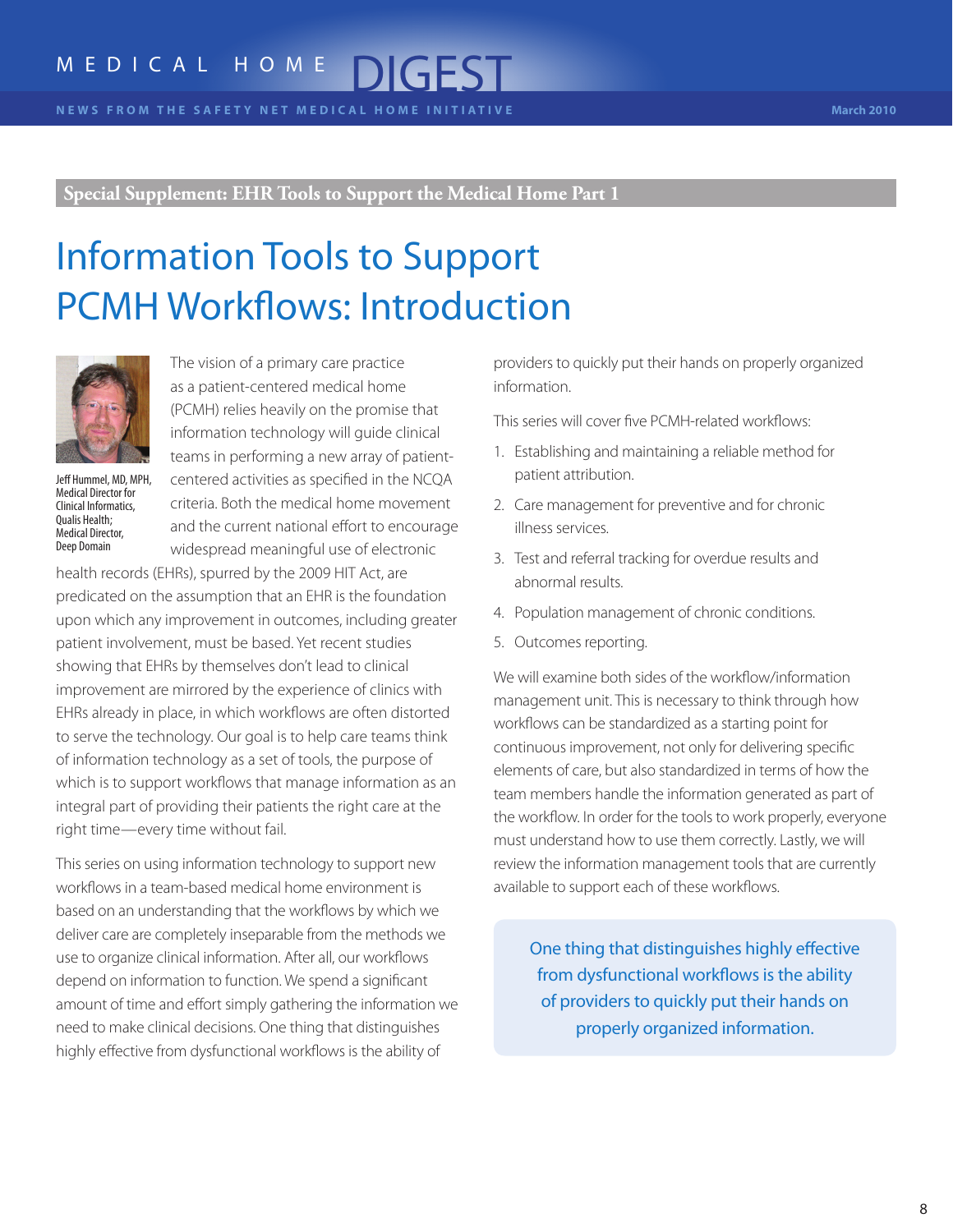### **Special Supplement: EHR Tools to Support the Medical Home Part 1**

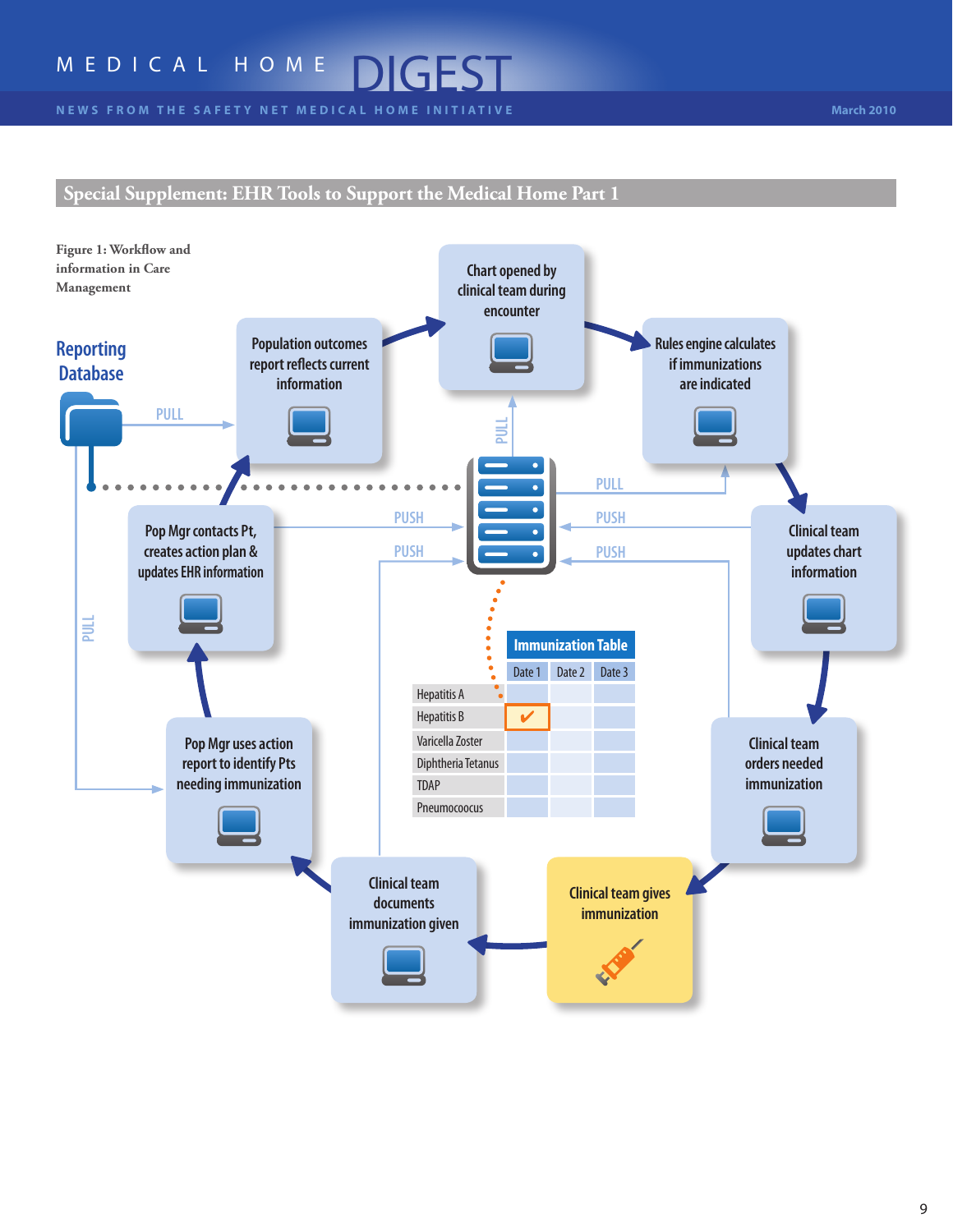Below I describe how to structure workflow to ensure a population is adequately managed, using pneumococcal vaccination as an example. In this workflow there is only one step in which the patient receives a service. The other steps are gathering, recording, and organizing information. These steps are essential because, without an information management process, there would be no way to track and increase the percent of patients who are immunized.

#### **Process Steps for Verification of Pneumococcal Vaccination**

- 1. The clinical team opens the chart and is automatically alerted to a potential gap in the standard of care by a rules engine that checks the demographic and co-morbidity information in the EHR to determine: 1) whether the patient should be vaccinated; and 2) whether the vaccination date is recorded. If there is no documented immunization, the clinical team asks the patient if he or she has been vaccinated. If the patient confirms vaccination, a member of the clinical team enters an approximate date (supplied by the patient) into the EHR. If no vaccine has been given, then a member of the clinical team offers the vaccine to the patient. If the patient agrees, the vaccine is ordered, administered, and documented.
- 2. Meanwhile, at regular intervals the population manager runs a report listing the names of patients eligible for pneumococcal immunization who have no documentation in their electronic record of having been vaccinated. The reports the population manager uses are not drawn from the production EHR (which could impact performance of the EHR in the exam room), but rather from a separate reporting database that is updated nightly from the EHR. The population manager contacts patients by a variety of methods including telephone, secure asynchronous messaging, or mail. If she learns that a patient has been immunized elsewhere she enters this information into

the EHR. If not, and if the patient agrees, she can order the immunization and ask the patient to come in to be vaccinated.

3. Lastly, an outcomes report runs at some specified interval showing for each provider the number of patients eligible for pneumococcal immunization and the percent of those patients who are adequately immunized. This information is used for both internal and external incentives, and to refine and improve the workflows.

There are four different types of data management tools available to care teams to run reports to support this type of operation:

- 1. For those without an EHR, it is possible to use a spreadsheet to create a registry of all patients eligible for immunization, including those over 65 and anyone with a chronic illness such as asthma or diabetes. This approach requires double entry and is not easily scalable, but many organizations learned the basics of care management with diabetes using nothing more than a spreadsheet, and if it is the only tool available then it is the right tool to use.
- 2. Most EHRs contain some rules engines, flow sheets, and reporting capability, if only in the form of patient lists for specific conditions. These features are often not very robust, and they may require some back-end programming; however, they generally require only financial investment, so it is worthwhile to know what tools are included in this set and understand how they work.
- 3. There are a number of expensive query engines which are essentially complex reporting software designed for database analysts to create canned reports. Sometimes they are hard-wired to particular EHRs. These products have a steep learning curve, and are relatively difficult for non-IT people to master without investing more time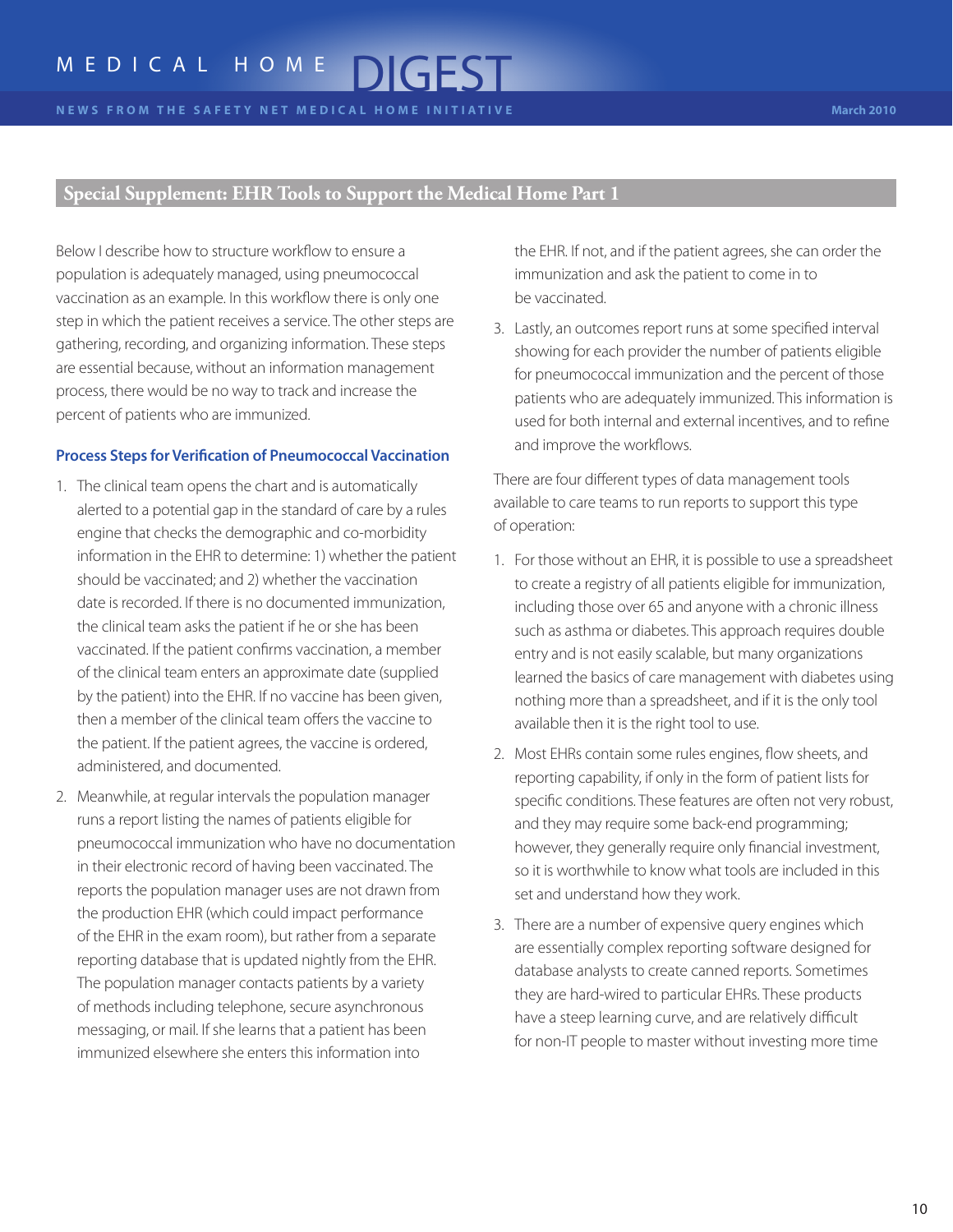than is usually available, so if a report needs modification it requires going back to the IT shop to have the database analyst fix it. These are also usually the first tools considered for report writing.

4. New aftermarket products are starting to appear that are designed for use by quality improvement people rather than by database analysts. These products are sold on a service contract basis, so for several hundred dollars a month a practice can design and modify a custom multiparameter dashboard that can be adjusted by the end-user. For example, if the recommendations for mammograms change from age 40 to 50, or from every year to every two years, the dashboard can be modified with the turn of a dial. These dashboards are multipurpose, and can drill down from aggregate outcomes reports, to a clinic or individual provider level, and can display lists of patients overdue for specific interventions to use as action reports.

Subsequent articles in this series will describe similar workflows, examine how information is generated and used within those workflows, and describe the electronic tools that can be used to manage the information.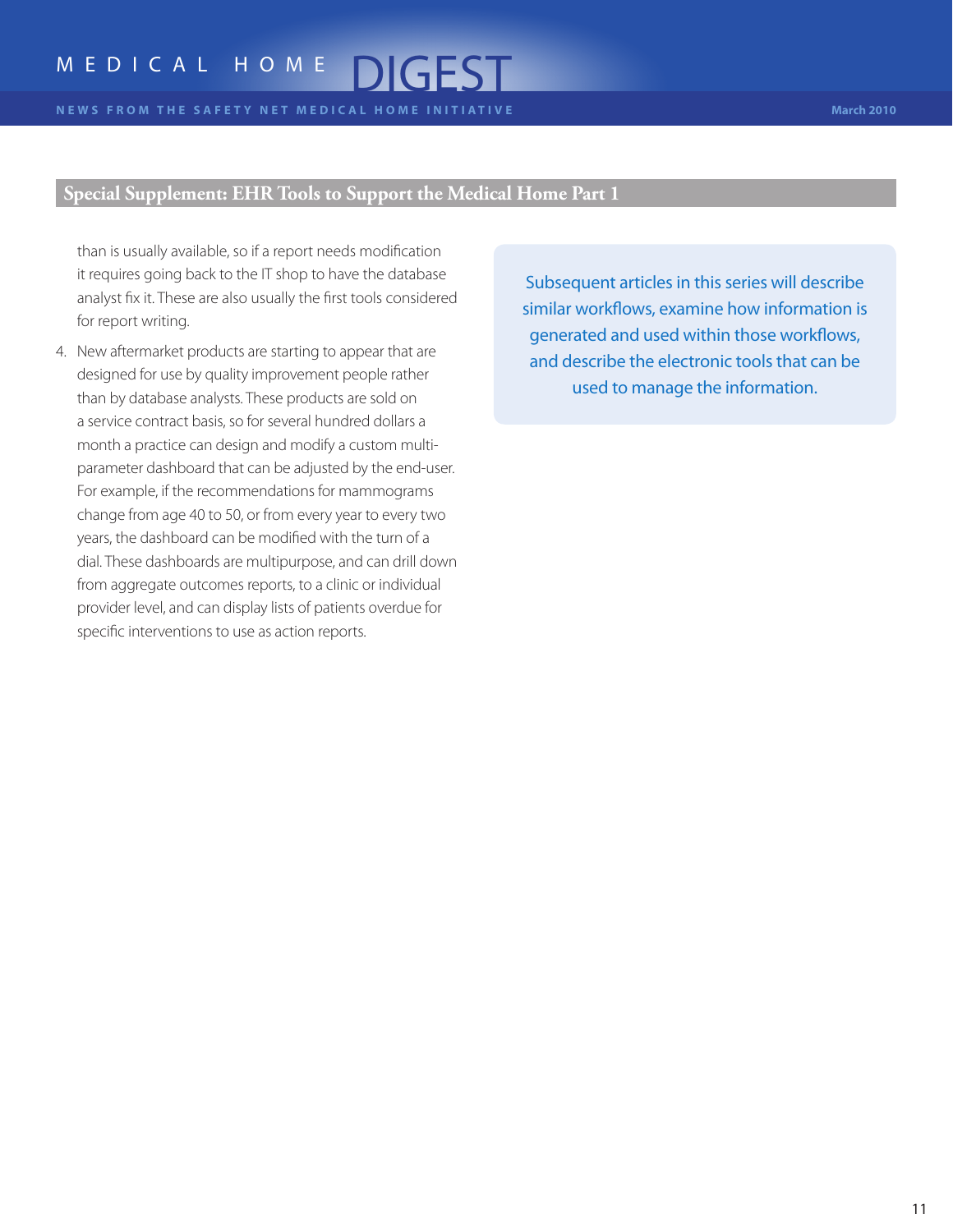### Attribution and Empanelment



Jeff Hummel, MD, MPH, Medical Director for Clinical Informatics, Qualis Health; Medical Director, Deep Domain

Patient-centered medical homes (PCMHs) are about patients; not about computers. Nevertheless, homes are built and maintained with tools, and people who build or repair their own homes must learn to use new tools, and to use them well if they are going to do quality work. Medical homes are no different, only the tools we use are in electronic health records (EHRs),

and they are designed to help us manage information so that the right information gets to the right person at the right time, organized correctly so that the right decisions can be made.

To further explore the interdependence between workflow and information management, we will consider the process of patient attribution, since it is a foundational building block for empanelment, which is foundational for most other PCMH workflows. Attribution is the step of creating a data definition for the concept of the patient's primary care provider (PCP). The patient may know who his PCP is, and the PCP may know that a patient is in her practice or panel, but we also need a standardized process to define exactly how a report or a dashboard determines that a specific patient should be attributed to a specific provider. The database analyst who writes a report or programs a dashboard has to tell the application exactly which field in the EHR or the reporting database to look in to find the information we want it to retrieve, and we need a process to assure that the attribution information in that field is accurate. We start by asking, "What is our workflow to assure that all of our patients are attributed to the right provider?" and then, "who does it, when to they do it, and what information do they need in order to do it?"

To further explore the interdependence between workflow and information management, we will consider the process of patient attribution, since it is a foundational building block for empanelment, which is foundational for most other PCMH workflows.

What is the process for doing this? First we need a quick-anddirty way to attribute patients to the provider most likely to be their PCP on a probability basis. Several protocols have been developed for this. Most of these protocols look at all of a patient's office visits in the past 1 or 2 years and then assign the patient to the provider seen the most times. In case of a tie the patient is assigned to the tied provider seen most recently. This initial attribution process is quick in the sense that it assures that every patient has an entry in the data field defining their PCP so that the activities that depend on attribution, including empanelment and reporting, can begin without delay. It is dirty in the sense that any attribution protocol will be wrong a significant percent of the time. The idea is not to try and create a perfect algorithm; rather it is to create a system that starts with an acceptable level of accuracy, and then implement an ongoing mechanism to improve the quality of attribution information each time a patient is seen. The report assigning each patient to a PCP only needs to be run initially, and perhaps when a provider leaves the clinic and patients need to be reassigned. As shown in Figure 1, the output of the report is entered into the designated field for PCP in the EHR (hopefully by programming rather than by hand).